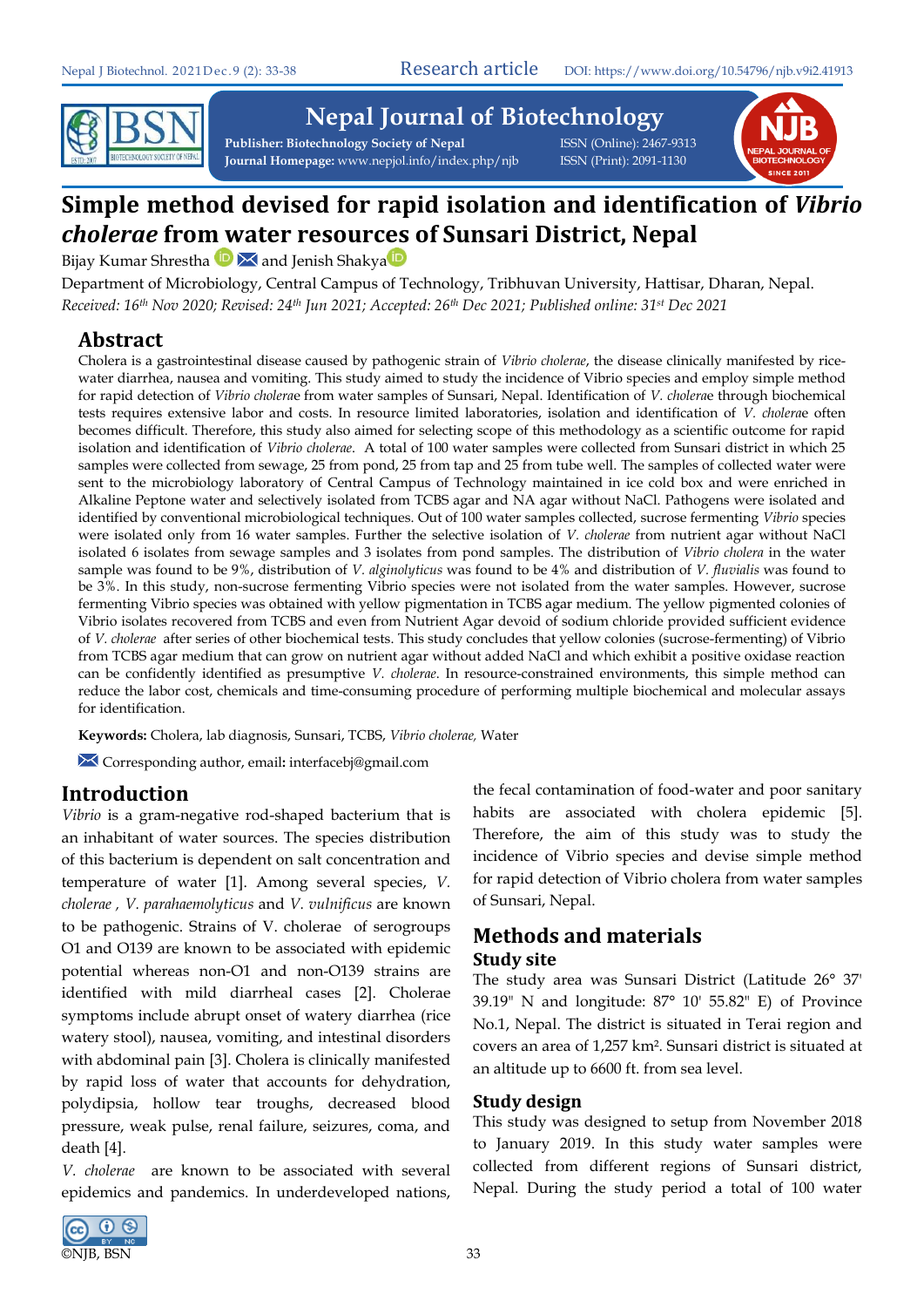samples were collected from four available sites (Pond, sewage, tap and tube well) of districts rich in water resources. In this study, same frequency of samples was collected from four different places in which 25 water samples were collected from sewage, 25 from pond, 25 from tap and 25 from tube well from random areas of Sunsari district to have uniform distribution of different samples. Sites of water samples were selected by simple random sampling and lottery method. About 100 mL water was collected in a sterile BOD sample bottle and was transported to microbiology laboratory of Central Campus of Technology, Dharan on the same day maintained in ice cold chain and processed within 3 hours of collection.

#### **Societal information**

The socio-demographic activities of people affecting water sanitation were observed and information were collected from local residents through a semi- structured Questionnaire.

#### **Inclusive and exclusive criteria**

Water samples from rivers, ponds, tap and sewage were included in this study.

#### **Screening** *V. cholerae* **from water**

Isolation of *V. cholerae* from water was performed as described by CDC (1994) [6]. Membrane filters technique was most appropriate for clear sample that did not contain debris, mud or silt. Clean, non-cloudy and sediment free water from tap and tube well was filtered through membrane filtration technique. In this method, 100 mL of water sample was passed through 0.22 µm membrane filter (HiMedia, India) attached to suction flask. With the help of a sterile forceps, the Membrane filter was inoculated in test tube containing 10mL of sterile alkaline peptone water of pH-8.6 (APW) (HiMedia, India) and vortexed for 30 sec. The enrichment of bacteria from pond and sewage was performed by inoculating 1 mL of sample water in 9 mL alkaline peptone water.

The enriched APW culture tubes were incubated at 37°C for 6 hours and then the topmost layer of enriched aliquot was inoculated on thiosulfate citrate bile salts sucrose (TCBS) agar media (HiMedia, India) and streaking over the TCBS agar surface was done with the help of sterile inoculating loop. The inoculated culture media were incubated at 37°C for 18-24 hours. After overnight incubation, the Vibrio like yellow colony, 2 to 4 mm in diameter, slightly flattened with opaque centers were chosen and cultured on nutrient agar without NaCl and incubated at 37°C for 16-24 hours. In routine



microbiology tests, the bacterial colonies obtained from TCBS are cultured in Nutrient Agar with NaCl alongside overnight incubation and further the isolated colonies are biochemically tested which requires lengthy cost, reagents, time and labor. Most of the biochemical tests require overnight or 18-24 hours long incubation period. In this regard, suspected isolated *Vibrio* culture from TCBS directly grown in NA devoid of NaCl provides presumptive identification of *V. cholerae*  without further biochemical tests.

## **Biochemical test for identification of** *V. cholerae*

After incubation, the nutrient agar (NA) plate with the growth of colorless, glistening, translucent colonies provided presumptive identification of *V. cholerae* . For further confirmation, Gram staining and biochemical tests like oxidase test, string test, MR test, citrate test, indole test, esculine hydrolysis and arginine dihydrolase activity were performed as described by CDC (1994) [6]. For Gram staining and biochemical tests, the culture was taken from nutrient agar without NaCl (nonselective media). Sucrose fermenting colonies (yellow pigmented) from TCBS which were not recovered in NA devoid of NaCl were further cultured in Nutrient agar with 0.5% NaCl and subjected for biochemical tests.

#### **Quality Control**

*V. cholerae* O1 El Tor strain N16961 was used in this study as positive control. Reagents and culture media were regularly monitored for their performance. Equipment was standardized, optimized and its performance was checked through pretesting of positive and negative controls.

#### **Data analysis**

The data was documented in MS-EXCEL 2010 and was analyzed using SPSS version 16.0 software. Statistical significance was established at P <0.05 with 95% confidence interval.

#### **Results**

Out of 100 water samples collected, sucrose fermenting *Vibrio* species were isolated only from 16 water samples (9 isolates from raw sewage, 6 isolates from pond devoid of any sewage connections and 1 isolate from public tap water). None of the non-sucrose fermenting *Vibrio* species were isolated from TCBS. Further, the selective isolation of *V. cholerae* from nutrient agar without NaCl isolated 6 isolates from sewage samples and 3 isolates from pond samples. The incidence of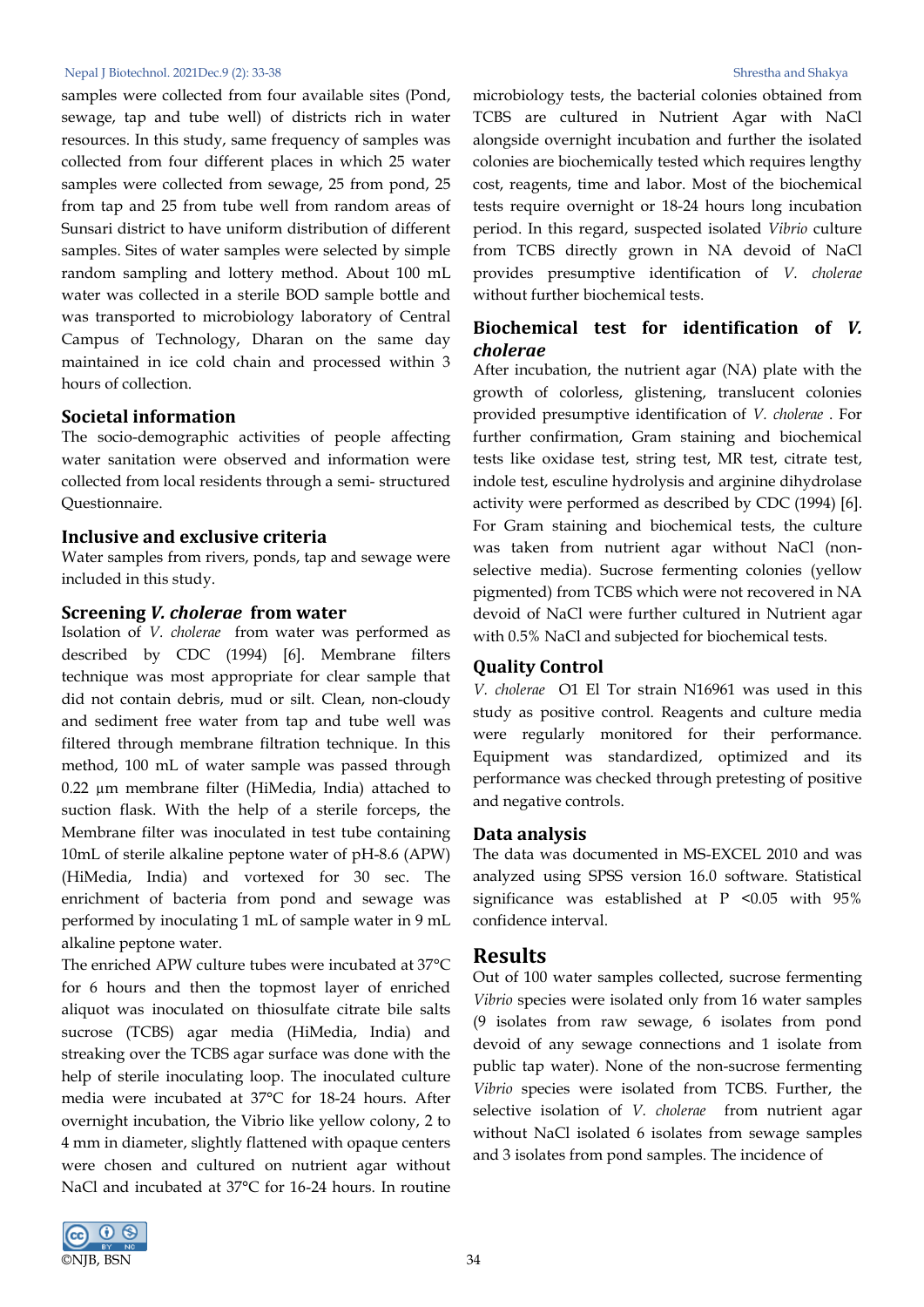| Sources             | Sucrose    | Isolates from NA without    | Isolates from NA with            | Isolates from NA with | $P-$    |
|---------------------|------------|-----------------------------|----------------------------------|-----------------------|---------|
| (Total sample)      | fermenters | NaCl ( <i>V. cholerae</i> ) | NaCl ( <i>V. alginolyticus</i> ) | NaCl $(V.$ fluvialis) | value   |
| 1. Sewage (S) (25)  |            |                             |                                  |                       |         |
| 2. Pond (P) (25)    |            |                             |                                  |                       | $P=0.0$ |
| 3. Tap water $(25)$ |            |                             |                                  |                       | 01      |
| 4. Tube well $(25)$ |            |                             |                                  |                       |         |
| Total               |            |                             |                                  |                       |         |

*Vibrio cholera* in the study sample was reported to be 9%, *V. alginolyticus* to be 4% and *V. fluvialis* to be 3%. However, in this study *V. cholerae* was not isolated from tap and tube well water **(Table 1)**. The biochemical tests: oxidase test, string test, citrate test, indole test, MR test, esculine hydrolysis, arginine dihydrolase test confirmed the isolates recovered from NA without NaCl to be *V. cholerae* (**Table 2**). The biochemical tests of sucrose fermenting 7 *Vibrio* isolates from TCBS which did not grow in nutrient agar devoid of NaCl reported 4 isolates to be *V. alginolyticus* and remaining 3 isolates to be *V. fluvialis*. There was significant difference in distribution of *Vibrio cholera* from different water samples (P=0.001).

| Biochemical             | Bacterial isolates |                |                |                |                |                |                |                |                |           |
|-------------------------|--------------------|----------------|----------------|----------------|----------------|----------------|----------------|----------------|----------------|-----------|
| <b>Test</b>             | S <sub>1</sub>     | S <sub>2</sub> | S <sub>3</sub> | S <sub>4</sub> | S <sub>5</sub> | S <sub>6</sub> | P <sub>1</sub> | P <sub>2</sub> | P <sub>3</sub> | C         |
| Oxidase Test            | $+$                | $+$            | $+$            | $\ddot{}$      | $+$            | $^{+}$         | $+$            | $+$            | $\ddot{}$      | $\ddot{}$ |
| <b>String Test</b>      | $\ddot{}$          | $+$            | $+$            | $+$            | $+$            | $+$            | $+$            | $+$            | $\ddot{}$      | $+$       |
| <b>Citrate Test</b>     | $+$                | $+$            | $+$            | $+$            | $+$            | $+$            | $+$            | $+$            | $\ddot{}$      | $+$       |
| <b>Indole Test</b>      | $\ddot{}$          | $+$            | $+$            | $^{+}$         | $+$            | $^{+}$         | $+$            | $+$            | $\ddot{}$      | $+$       |
| MR                      |                    |                |                |                |                |                |                |                |                |           |
| Esculine<br>hydrolysis  |                    |                |                |                |                |                |                |                |                |           |
| Arginine<br>dihydrolase |                    |                |                |                |                |                |                |                |                |           |

Note: Isolates S1, S2, S3, S4, S5, S6 were isolated from sewage whereas isolates P1, P2 and P3 were isolated from Pond. C is the quality control strain; *V. cholerae* O1 El Tor N16961 strain used in the study

**Table 3.** Characteristics pertaining to water contamination at study sites.

| Characteristics                        | Pond | Tap water | Tube well water |
|----------------------------------------|------|-----------|-----------------|
| 1.Open human<br>Defecation             | Yes  | No        | No              |
| 2.Animal<br>washing and                | Yes  | No        | No              |
| defecation                             |      |           |                 |
| 3. Wastes<br>dumping sites             | Yes  | No        | No              |
| 4. Source of<br>drinking water         | Yes  | Yes       | Yes             |
| 5. Use of sample<br>site for religious | Yes  | No        | No              |
| practices<br>6. Water                  |      |           |                 |
| treatment before<br>drinking           | No   | No        | No              |





**Figure 1.** *Vibrio* sp. on TCBS media with yellow colony, 2- 4mm in diameter, slightly flattened with opaque centers.



**Figure 2**. *V. cholerae* with colorless, glistening, translucent colonies on Nutrient Agar without NaCl.

#### **Discussion**

Cholera has been a disease of great epidemic potential for the last many centuries and now has become endemic in many countries [7]. Cholera outbreaks have been reported frequently from different parts of Nepal [8]. *V. cholerae* 01 strain associated with epidemic outbreak of Cholera has been known to establish in aquatic environment posing threat to public health [9].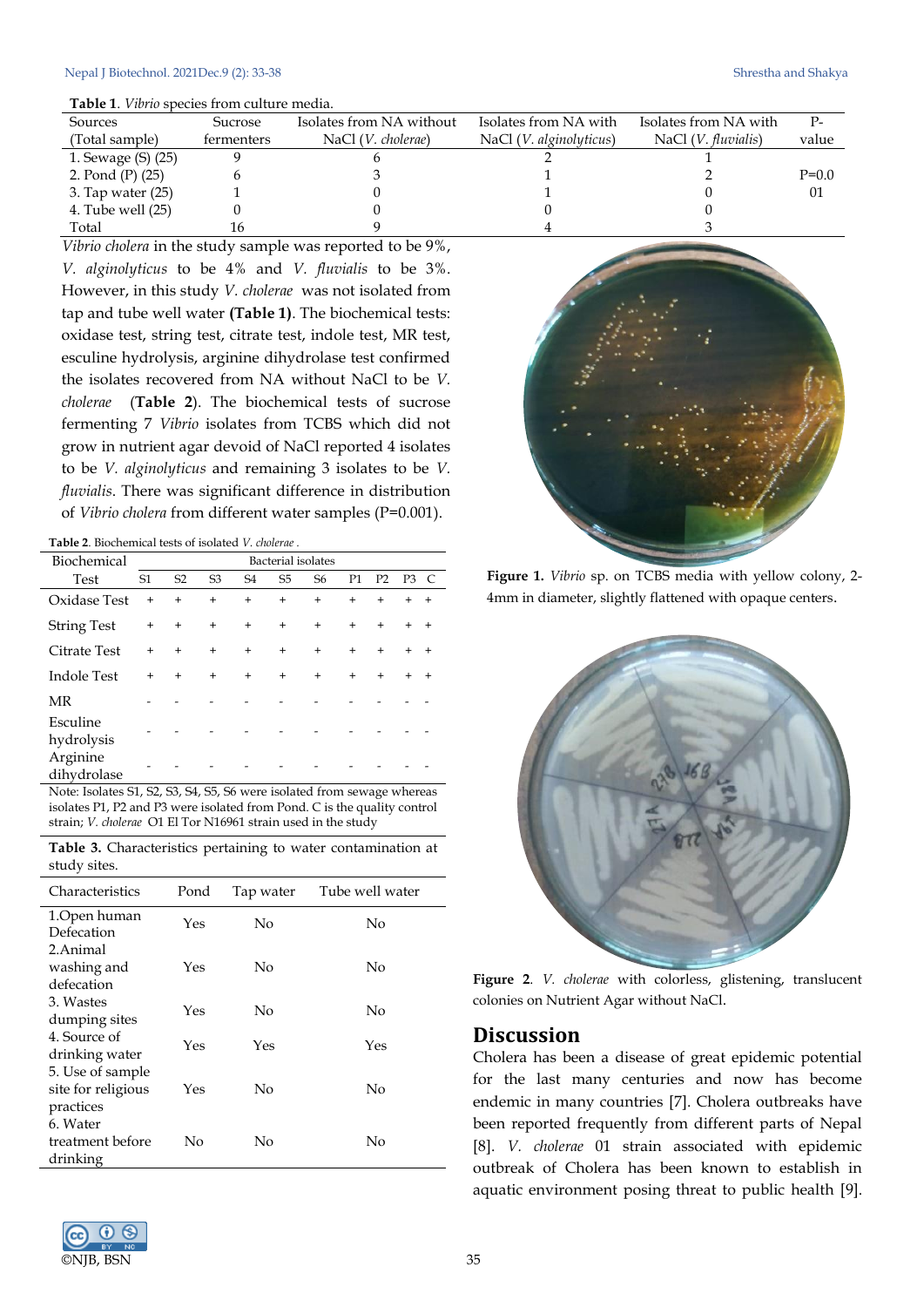Multidrug Resistance *V. cholerae* EL Tor possessing cholera toxin (ctx) identified with diarrheal illness from three districts from Nepal was similar with strains related with cholera outbreak in Bangladesh and Haiti [10].

*V. cholerae* and *V. mimicus* can only grow in media that lacks sodium chloride while other species of *Vibrio* are strictly halophilic in nature [11]. *V. cholerae* can ferment sucrose in TCBS medium producing yellow colony whereas *Vibrio mimicus* fails to ferment sucrose and hence produce green pigmented colony on TCBS [12]. All the colonies growing on TCBS media with yellow colony are not necessarily *V. cholerae*. The ability of *V. cholerae* to grow on culture media devoid of sodium chloride helps in selective isolation and identification of *V. cholerae* from other Vibrio species [13].

In this study the presumptive isolation and identification of *V. cholerae* was made from media devoid of NaCl within two days of sample collection and processing. This study was consistent with the study that has demonstrated that *V. cholerae* can be selectively isolated from media devoid of sodium chloride [14]. The main principle of this study was the enrichment of *Vibrio* in alkaline peptone water and its selective isolation from TCBS and NA without NaCl. The biochemical tests like esculine hydrolysis and arginine dihydrolase are efficient techniques for identifying *Vibrio cholera* from aquatic samples [15]. In this study, even arginine dihydrolase test stood key tool for differentiating *V. alginolyticus* (Arginine dihydrolasenegative) from *V. fluvialis* (Arginine dihydrolasepositive). The Gram staining, string test and oxidase test along with serogrouping, biotyping and serotyping can be performed minimum from second day of sample processing. However, PCR based methods can provide sensitive result much rapidly within 6-12 hours but conventional methods are only the option in resource limited areas. However, antimicrobial susceptibility test can only be accessed through conventional culture method which is most important in clinical settings. Serogrouping, biotyping and serotyping of *V. cholerae*  need to be performed whenever there are reported and outbreak cases which provides evidence for clinical and epidemiological studies.

*V. cholerae* differs from other Vibrio species in that it can grow in nutritional broth without the addition of sodium chloride [16]. In this study the identification of *V. cholerae* from other Vibrio species was based on three major trait features like sucrose fermentation, nonrequirement of additional Na+ for growth, and presence of oxidase which was in consistent to the findings of



other similar study [17]. Most sucrose-positive halotolerant or halophilic Vibrio were eradicated when grown on nutritional agar without additional NaCl. It is also concluded that isolation of *V. cholerae* from media devoid of NaCl is simple and rapid method of isolation and identification which was in agreement to the present study [14]. However, some limiting factors may exists, study reports that some *V. cholerae* strains, have been reported of not being able to ferment sucrose. These strains would not be detected in conventional studies as only sucrose fermenting Vibrio from TCBS are considered for further identification of *V. cholerae* [18]. Some *V. cholerae* strains which are strictly halophiles might also remain in shadow during isolation through media devoid of NaCl. In addition, routine conventional microbiological techniques are not capable of isolating Viable but non-culturable (VBNC) state of *V. cholerae*  [19]. In this regard, only the resource rich settings with the polymerase chain reaction provides high specificity and accuracy for identifying Vibrio species and can even distinguish its biotypes.

According to the study, the prevalence rate of *V. cholerae*  from water samples of Bhaktapur was 5% [20] and from Kathmandu, the prevalence was 11.11% [21] which were in agreement to the prevalence of the current study. However, the prevalence of *V. cholerae* was 0.84% in one study from drinking water of Kathmandu [22]. The filthy pond with algae growth might be an organism's reservoir [23]. In Nepal, the period between mid-june to mid-july had the highest incidence of Cholera [24]. In 2012 A.D., diarrhea outbreaks in three districts of Nepal were due to transmission of multidrug resistant *V. cholerae* El Tor possessing cholera toxin (ctx) B-7 allele, which is clonal and related closely with *V. cholerae* associated with cholera in Bangladesh and Haiti [25]. The increased prevalence and isolation rates of *V. cholerae* in Nepalgunj (Banke), Dang, and Dhangadhi (Kailali) might be attributed to contaminated drinking water, poor management of water pipes, sewage, and excreta, and a less sanitary environment [26].

In one study *V. cholerae* was found in two of the patients from Sunsari. In the same study, eight of the thirteen water samples were determined to be unfit for human consumption. Contamination of the source of drinking water and the major reasons of such epidemics were unsanitary behaviors. It is, thus, necessary that gastro enteritis outbreaks may be avoided simply by encouraging cleanliness and sanitary practices behaviors involving drinking water and defecation [27]. The presence of heterotrophs and the coliform in the drinking water marketed in eastern Nepal is a serious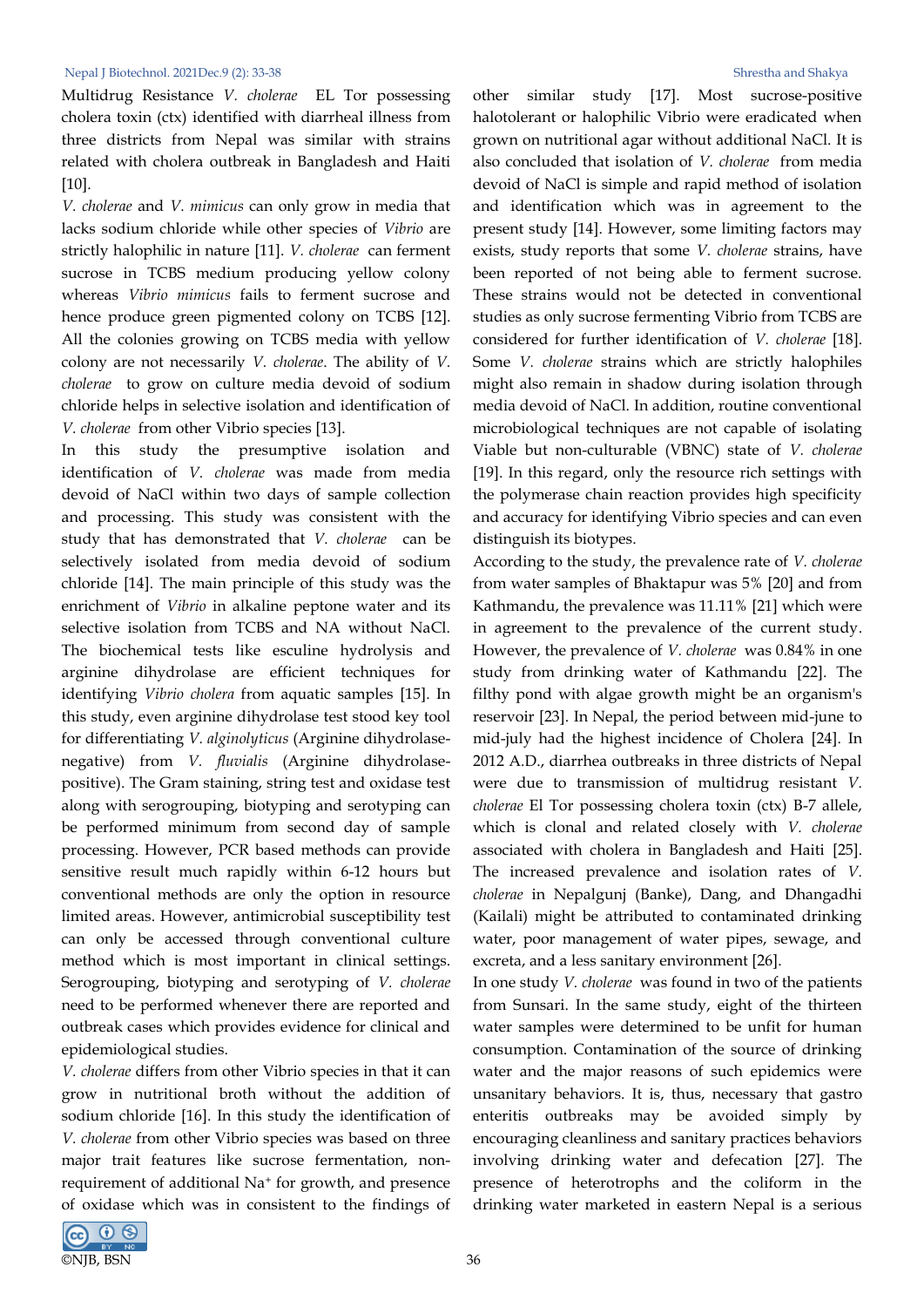concern for public health [28]. *V. cholerae* isolated from pond and sewage water samples of sunsari district could pose a severe health hazard to humans who either come in contact with or consume water from the contaminated site. In addition, the lack of safe drinking water, awareness and poor sanitary practices among people of rural areas of sunsari makes them more prone to the infections. Water borne diseases among underprivilege family and community remains in shadow until it leads to community burden leading heavy mortality and morbidity. Microbiological water surveillance in these rural settings have never gained importance and attention from the concerned authority that alarms the possibility of future outbreak of disease.

In this study the possible cause behind the water contamination was also studied. The necessary information was collected from the local residents through Questionnaire. It was found that the local villagers of Terai observe chhath festival (local ethnic festival that includes Fasting, Prayers and religious rituals by taking bath in ponds/ rivers water). In this course of ritual, the activity of open defecation results in fecal contamination of water. In this report, the pond of this study sites was even used for many ritual performance, open defecation, animal washing and even for drinking purpose. Human activities like disposing human and animal wastes have been identified as the main cause behind deteriorating water resource that leads pond water to be a potent source for cholera transmission [8]. Outbreak of Cholera in Saptari VDC of Nepal was associated with use of pond water which was contaminated by *V. cholerae* [23]. One study reported that diarrheal outbreak in Rautahat District of Nepal was associated with *V. cholerae* O1 Ogawa serotype, which was result of fecal contamination of drinking water from nearby sewage [29]. Hence, these finding addresses the cause and route behind fecal contamination of water which can lead to cholera outbreak. Therefore, Studies suggest promotion in safe drinking water is fundamental approach to prevent morbidity and mortality induced by cholera in near future [30]. Maintenance of safe water chain a key approach for preventing cholera outbreak in near future.

## **Conclusions**

This study concludes that yellow colonies (sucrosefermenting) of Vibrio from TCBS agar medium that can grow on nutrient agar without added NaCl and which exhibit a positive oxidase reaction can be confidently identified as presumptive *V. cholerae*. This method can reduce the labor, reagents, cost and time-consuming



process of conducting several biochemical and molecular tests in resource limited settings.

## **Abbreviations**

**APW**: Alkaline Peptone Water **BOD**: Biological Oxygen Demand **CDC**: Centre for Disease Control and Prevention **NA**: Nutrient Agar **NaCl**: Sodium Chloride **PCR**: Polymerase Chain Reaction **TCBS**: Thiosulfate Citrate Bile Salts Sucrose **VDC**: Village Development Committee

## **Limitations**

Molecular methods were not performed for identification of bacteria. Serotyping, Biotyping and Antibiotics susceptibility test of isolated pathogens were not done.

## **Acknowledgement**

Authors want to thank all the helping hands and Department of Microbiology, Central Campus of Technology, Tribhuvan University, Hattisar Dharan, Nepal.

# **Author's Contribution:**

BKS participated in study design, sample collection, sample processing, organism identification, data analysis, intellectual content design and result interpretation. JS participated in sample collection, sample processing, and proof-reading manuscript for intellectual content. Both the authors drafted the manuscript and agreed for its publication.

# **Conflict of interest**

Author declares no conflict of study.

## **Funding source**

This study did not receive any fund.

## **References**

- Cabral JP. Water microbiology. Bacterial pathogens and water. International journal of environmental research and public health. 2010; 7(10):3657-703. DOI: https://doi.org/ 10.3390/ijerph7103657
- 2. Reidl J, Klose KE. *Vibrio cholera*e and cholera: out of the water and into the host. FEMS microbiology reviews. 2002; 26(2):125-39. DOI[: 10.1111/j.1574-6976.2002.tb00605.x.](https://doi.org/10.1111/j.1574-6976.2002.tb00605.x)
- 3. Alexakis LC. Cholera-"Rice water stools. The Pan African medical journal. 2017, 26(147). DOI: [https:](https://doi.org/10.11604/pamj.2017;26(147).11874)  [https://doi.org/10.11604/pamj.2017;26\(147\).11874.](https://doi.org/10.11604/pamj.2017;26(147).11874)
- 4. Harris JF, Ryan ET, Calderwood SB. Cholera. The Lancet. 2012; 379: 2466-76. DOI: [https: https://doi.org/10.1016/S0140-](https://doi.org/10.1016/S0140-6736(12)60436-X) [6736\(12\)60436-X.](https://doi.org/10.1016/S0140-6736(12)60436-X)
- 5. Rabbani GH, Greenough III WB. Food as a vehicle of transmission of cholera. Journal of diarrhoeal diseases research. 1999; 17(1):1-9.
- 6. Centers for Disease Control and Prevention. Laboratory methods for the diagnosis of *Vibrio cholera*e. Atlanta; 1994:27-37.